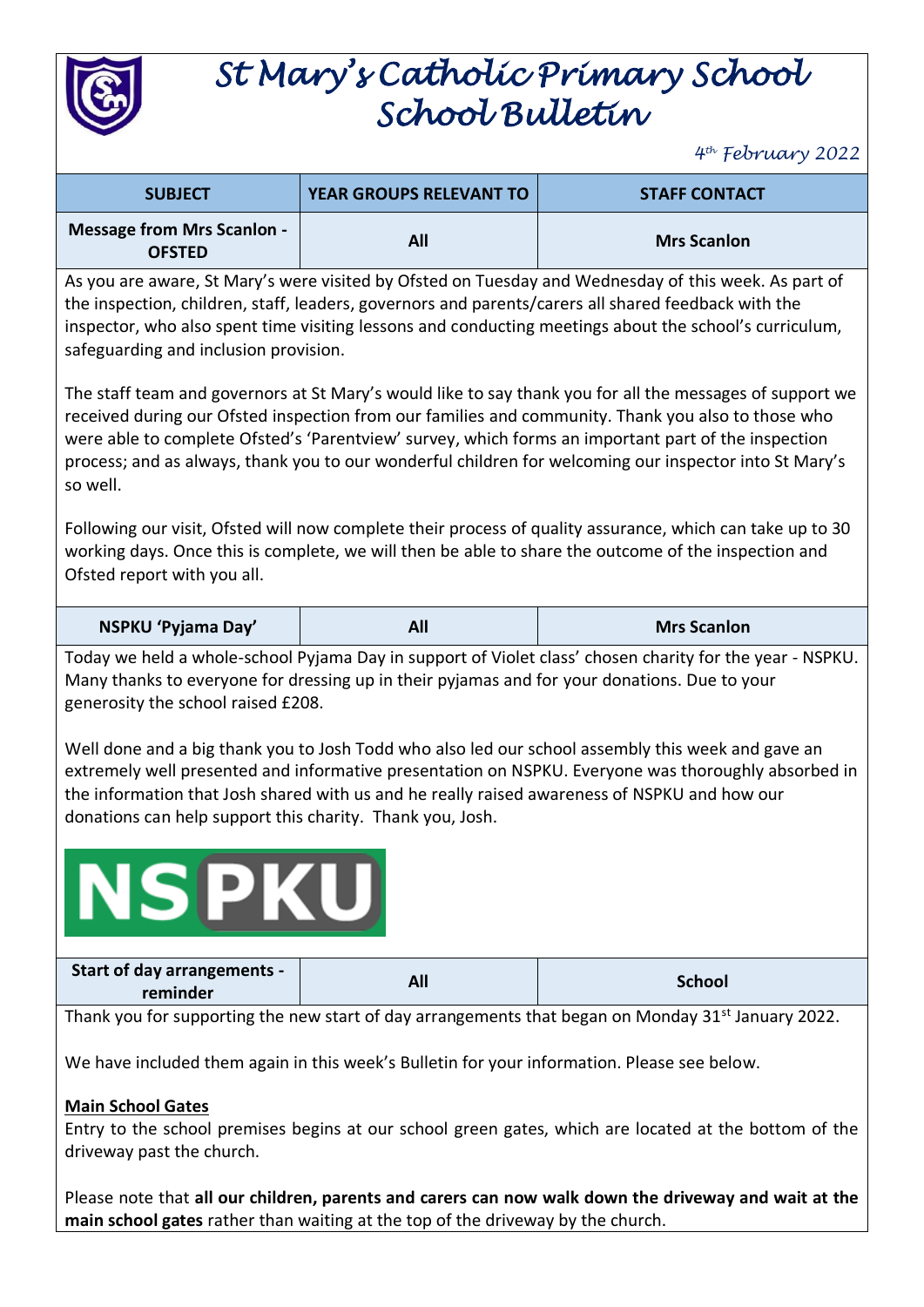The main gates will then automatically open at **8.45am** to allow access to the school premises and the playground gate.

#### **Pedestrian Gate**

The pedestrian gate at the bottom of the drive will open daily at 8.40am but should only be used at this time for our **Red Class parents** to access the site with their children, as well as for our **Year 5 Driveway Welcomers** to arrive and take their positions.

#### **Driveway**

Whilst many of our families may choose to say goodbye to their children at the top of the drive by the church, we recognise that for some children this may not be something they are ready for and therefore ask that if this is the case, parents/carers walk down to the school main gates with your child until you feel that they are confident enough to do this independently and safely.

#### **Staffing**

We take our duties to safeguard our children at all times of the day extremely seriously, and this is a key consideration in our procedures around drop-off and pick-up arrangements. As such, a member of staff will be positioned on the **Pedestrian/Main School Gates** as well as the **Playground Gate** from 8.45 - 8.55am and 3.15 - 3.30pm to ensure that all children are able to arrive and leave the school site safely and with the reassurance of the staff. This ensures that all children are seen safely into the school building once they enter the boundary of the school site; which is at the main gates at the bottom of the driveway.

In addition, Mr Puddick, our caretaker, will continue to support our families in crossing the road at the very top of the driveway by the church.

A number of Year 5 Driveway Welcomers are also positioned along the driveway between our two school gates to encourage any children feeling a bit nervous or worried at the start of the day.

| <b>Maths</b> | <b>AII</b> | <b>Miss Cook</b> |
|--------------|------------|------------------|
|              |            |                  |

We have just subscribed to a wonderful new site – NumBots! This platform is designed to encourage the "triple win" in which children develop understanding, recall and fluency in mental addition and subtraction skills, as they practice counting and move to calculating. It helps them to practise number bonds to 5, 10, 20 and 100, partition numbers and practise doubles and near doubles, doing so in a fun game, visual way. It works as a website[: https://numbots.com/](https://numbots.com/) or a free app:



### **NumBots**

Maths Circle Educational

E Everyone

A You don't have any devices

 $\pm$  Add to wishlist

Year 1 and 2 children came home with log in letters earlier this week, for Years 3 – 6 your log ins for TTRS are the same – different website or app, same log in details. If you need any help logging on, please get in touc[h scook@stmarysrc.e-sussex.sch.uk.](mailto:scook@stmarysrc.e-sussex.sch.uk)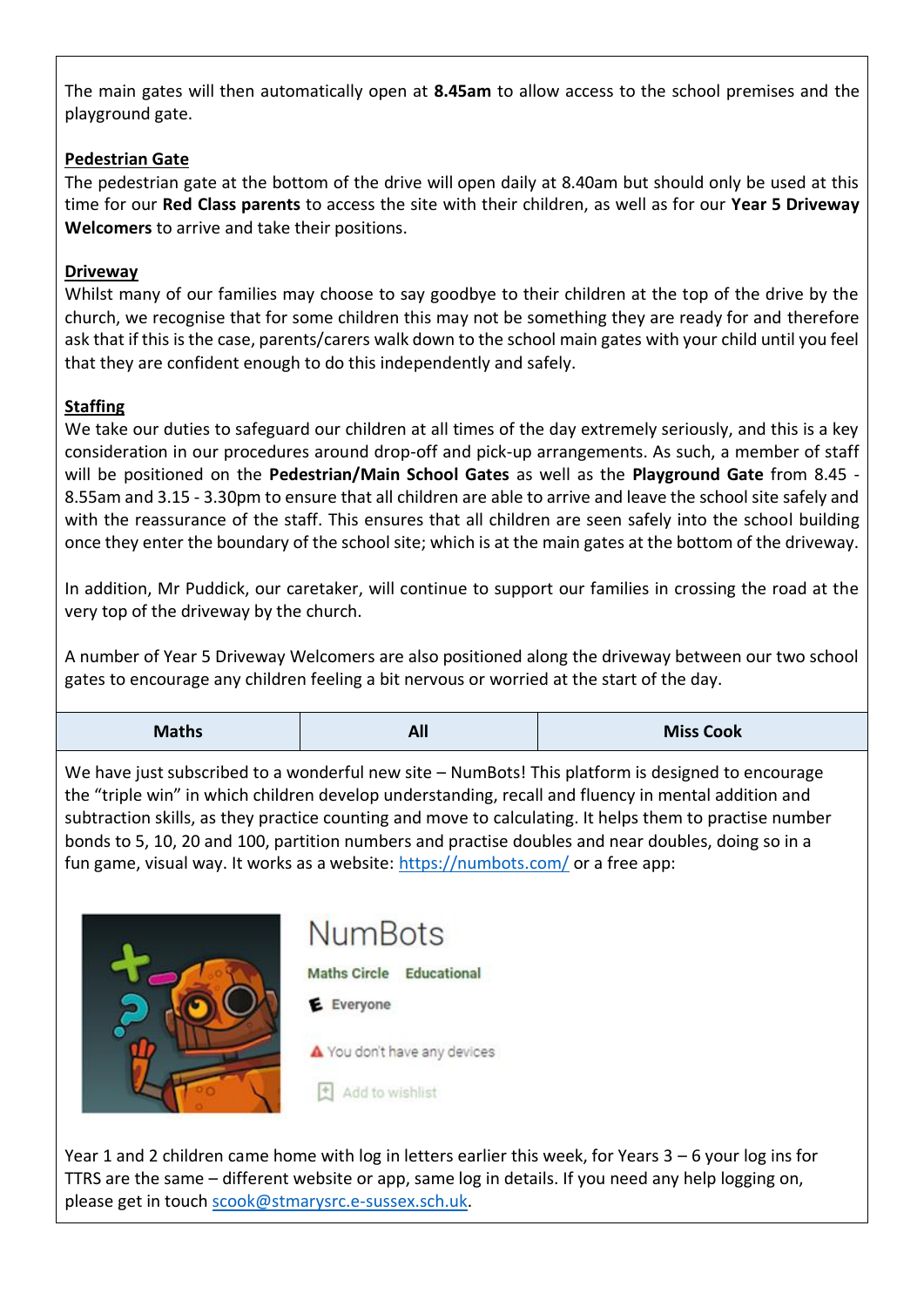| <b>Number Day</b> | All | <b>Mrs Scanlon</b> |
|-------------------|-----|--------------------|
|                   |     |                    |

A big thank you to Miss Cook who organised so many maths activities for our children to investigate throughout Number Day. The children had a great time taking part and were so excited throughout the day to take part in the activities Miss Cook had set out for them around the school. They had great fun working out the answers and solving all the maths problems.

| <b>E-Safety Parent Assembly</b> |  | <b>Mr Getty</b> |
|---------------------------------|--|-----------------|
|---------------------------------|--|-----------------|

This coming Tuesday (8th February) is Safer Internet Day 2022. As a school, we planned to hold an E-Safety Assembly for parents/carers to attend in order to share the children's learning and provide important updates about online safety issues. Over January, we returned to virtual assemblies within school to limit larger gatherings due to the rise of the Omicron variant of Covid-19, however we had still hoped to invite parents/carers to this very important assembly should rates reduce. Unfortunately, with an increase in cases within our community and Crowborough more widely, we have made the decision to postpone this assembly to a later point in the academic year to enable parents/carers to join us within school.

The children have been working very hard on the learning that they will be sharing with you and will continue to mark Safer Internet Day internally at St Mary's with lessons/activities within classes.

| <b>NSPCC Virtual Assembly</b> |  | <b>Mr Getty</b> |
|-------------------------------|--|-----------------|
|-------------------------------|--|-----------------|

On Wednesday 9th February, both KS1 and KS2 classes will be accessing the NSPCC's 'Speak Out, Stay Safe' virtual programme as part of our schedule of input for the children in recognising dangers and strategies for reporting any worries or concerns.

The children will watch a pre-recorded assembly (including segments with Ant and Dec!) and teachers will lead short preparation and follow-up activities, all of which is prepared by the NSPCC with a commitment to ensuring they are age-appropriate and align closely with the statutory curriculum.

Following such sessions, it is very common for children to come home discussing safety, relationships and dangers. We hope that letting you know about this will enable you to feel prepared for any conversations you might have with your child. If you have any questions, please do get in touch with me.



| <b>Half term Dance Activity</b>                                                        | All | <b>Studio N Dance</b>                                                                               |
|----------------------------------------------------------------------------------------|-----|-----------------------------------------------------------------------------------------------------|
| FEBRUARY HALF-TERM DANCE WORKSHOP 2022 - Studio N Dance are running a fun filled dance |     |                                                                                                     |
|                                                                                        |     | workshop at Groombridge Village Hall for 5-11yr olds on Tuesday 15th February 9:30am - 12:30pm. The |

workshop will be filled with fun, games, crafts and lots of dancing. The cost of our workshop is £25 per child. Please see the attached letter with reply slip for more details.

| <b>Half Term Multi Sports</b>                                                                             | Age 7 to 12 | bsportscoms@yahoo.com |
|-----------------------------------------------------------------------------------------------------------|-------------|-----------------------|
| Please see attached details regarding Multi Sports activities being held at St Gregory's Catholic School, |             |                       |
| Tonbridge Wells in February half term.                                                                    |             |                       |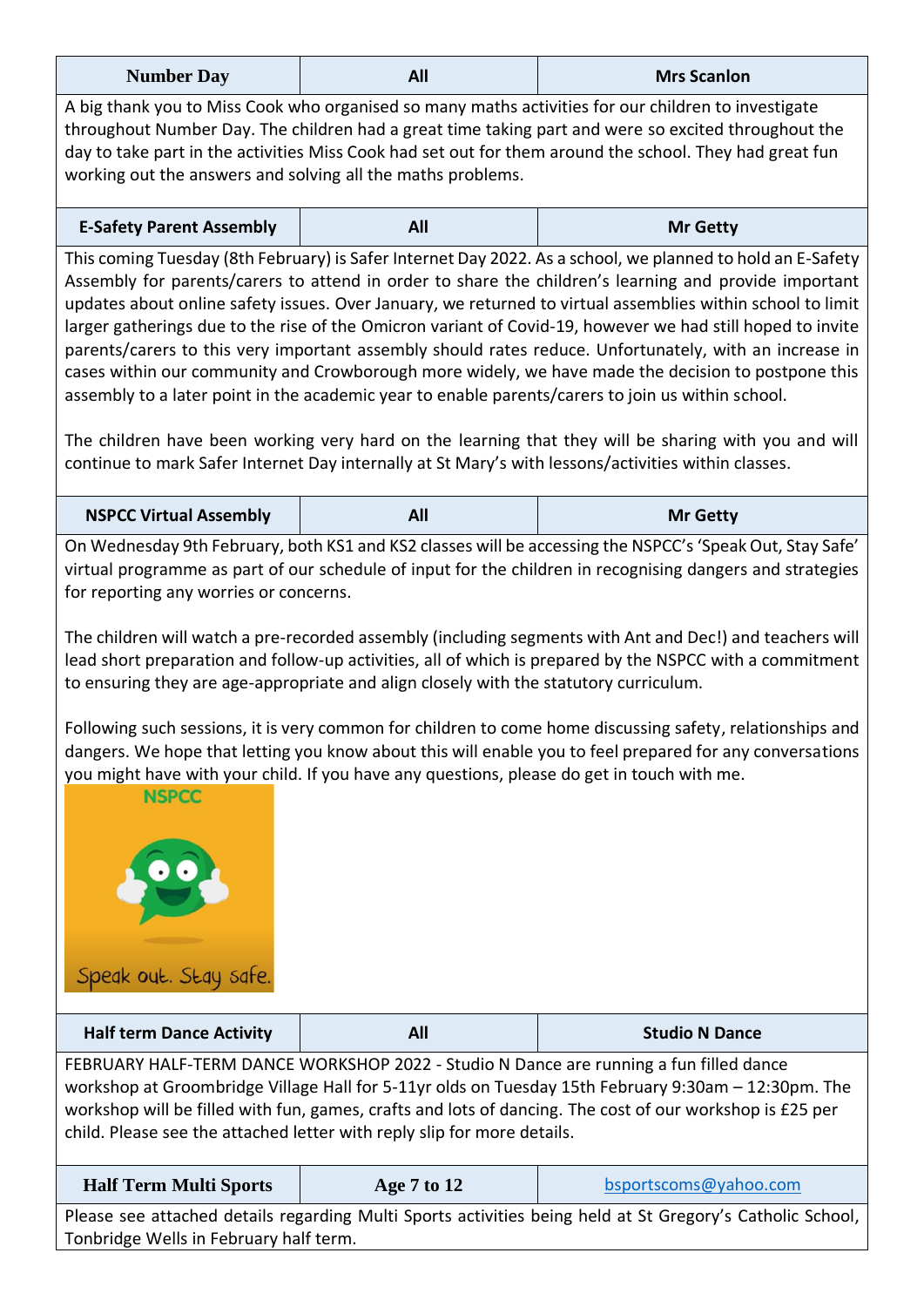| <b>Half Term Activities at Rose</b><br><b>Hill School</b>                                                                                                                                                                                                                                                                                                                                                                                                                                                                                                                                                                                                                                                                                                                                                                                                                                                                                                                                                                                                                                                                                                                                                                                                                                                                                                                                                                                                                                                                                                                                                                                                                                                                                                                                          | Age 4 to 12 | https://www.ultimateactivity.co.uk/FSF |
|----------------------------------------------------------------------------------------------------------------------------------------------------------------------------------------------------------------------------------------------------------------------------------------------------------------------------------------------------------------------------------------------------------------------------------------------------------------------------------------------------------------------------------------------------------------------------------------------------------------------------------------------------------------------------------------------------------------------------------------------------------------------------------------------------------------------------------------------------------------------------------------------------------------------------------------------------------------------------------------------------------------------------------------------------------------------------------------------------------------------------------------------------------------------------------------------------------------------------------------------------------------------------------------------------------------------------------------------------------------------------------------------------------------------------------------------------------------------------------------------------------------------------------------------------------------------------------------------------------------------------------------------------------------------------------------------------------------------------------------------------------------------------------------------------|-------------|----------------------------------------|
| Please see attached details for Activity Camps at Rose Hill School in Tunbridge Wells.                                                                                                                                                                                                                                                                                                                                                                                                                                                                                                                                                                                                                                                                                                                                                                                                                                                                                                                                                                                                                                                                                                                                                                                                                                                                                                                                                                                                                                                                                                                                                                                                                                                                                                             |             |                                        |
| <b>Crazy Hair Day</b>                                                                                                                                                                                                                                                                                                                                                                                                                                                                                                                                                                                                                                                                                                                                                                                                                                                                                                                                                                                                                                                                                                                                                                                                                                                                                                                                                                                                                                                                                                                                                                                                                                                                                                                                                                              | <b>All</b>  | <b>FSM</b>                             |
| Flyer for more details.                                                                                                                                                                                                                                                                                                                                                                                                                                                                                                                                                                                                                                                                                                                                                                                                                                                                                                                                                                                                                                                                                                                                                                                                                                                                                                                                                                                                                                                                                                                                                                                                                                                                                                                                                                            |             |                                        |
| <b>Diary Dates</b>                                                                                                                                                                                                                                                                                                                                                                                                                                                                                                                                                                                                                                                                                                                                                                                                                                                                                                                                                                                                                                                                                                                                                                                                                                                                                                                                                                                                                                                                                                                                                                                                                                                                                                                                                                                 | <b>All</b>  | <b>Office</b>                          |
| The Friends of St Mary's are organising a Crazy Hair Day on Friday 24 <sup>th</sup> February. Please see attached<br><b>TERM 3</b><br>08.02.22 - Safer Internet Day and E- Safety Assembly - POSTPONED<br>11.02.22 - Last Day of Term 3.15pm finish for all pupils<br>TERM 4<br>21.02.22 - First Day of Term 4<br>24.02.20 - Crazy Hair Day - FSM Fundraiser<br>02.03.22 - Ash Wednesday Liturgy (10am)<br>14.03.22 - Lent Reconciliation Service (10am)<br>14.03.22 - Pupil/Parent/Teacher Consultations<br>16.03.22 - Pupil/Parent/Teacher Consultations<br>31.02.22 - Stations of the Cross Service (10am)<br>01.04.22 - Last Day of Term for pupils (1pm finish for pupils)<br><b>TERM 5</b><br>19.04.22 - First Day of Term for pupils<br>19.04.22 - Easter Mass (10am)<br>19.04.22 - National Offers Day for Reception 2022 places<br>25.04.22 - 29.4.22 Indigo Class Bikeability Course<br>02.05.22 - May Bank Holiday - School Closed<br>16.05.22 - Marian Celebration (2pm)<br>27.05.22 - Last Day of Term for pupils (3.15pm finish)<br>TERM 6<br>06.06.22 - First Day of Term for Pupils<br>09.06.22 - New Reception Class 2022 Make and Take Session 10am - 11am<br>13.06.22 - 17-6-22 Beacon Open week tours - Indigo class<br>13.06.22 - Red and Indigo Class group photos<br>23.06.22- New Reception Class 2022 Stay and Play Session 10am - 11am<br>24.06.22 to 27.06.22 - Indigo and Violet Classes Residential at PGL Windmill Hill<br>04.0722 to 06.07.22 Violet Class transition days to Beacon<br>06.07.22 - Internal transition day<br>08.07.22 - Sports Day - whole school<br>13.07.22 & 14.07.22 Indigo/Violet Class Production 7pm<br>15.07.22 - Reserve Sports Day<br>19.07.22 - Leavers Mass (9.30am)<br>19.07.22 - Last Day of Term for Pupils (1pm finish for pupils) |             |                                        |
| Dates subject to possible changes                                                                                                                                                                                                                                                                                                                                                                                                                                                                                                                                                                                                                                                                                                                                                                                                                                                                                                                                                                                                                                                                                                                                                                                                                                                                                                                                                                                                                                                                                                                                                                                                                                                                                                                                                                  |             |                                        |

 $\overline{\phantom{a}}$